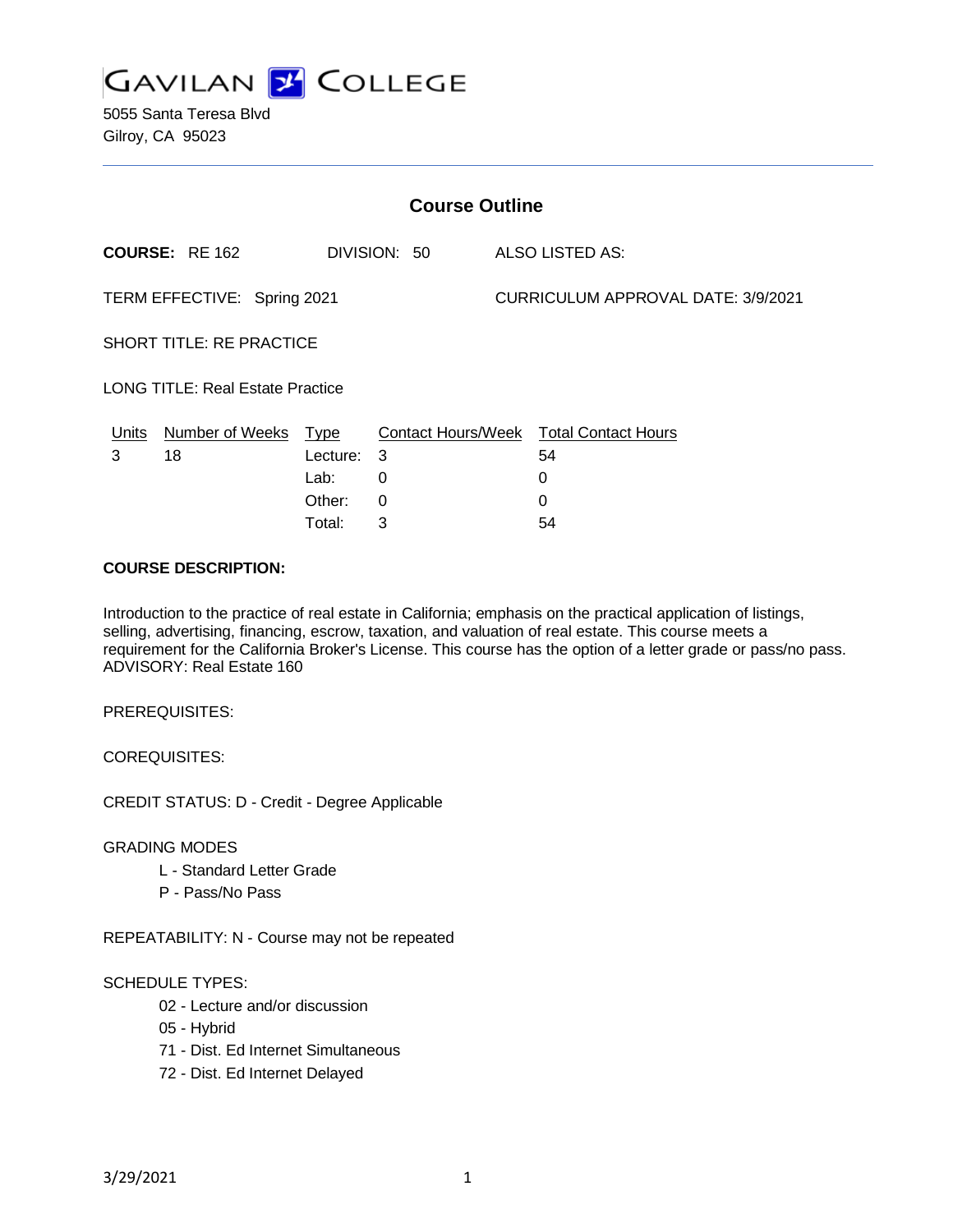# **STUDENT LEARNING OUTCOMES:**

By the end of this course, a student should:

1. Illustrate, explain and demonstrate the steps in the selling and buying process.

2. Explain, interpret and evaluate the various types of listing agreements and real estate sales agreements used in California.

3. Explain how to qualify a buyer for real estate financing, including the loan and escrow process.

# **CONTENT, STUDENT PERFORMANCE OBJECTIVES, OUT-OF-CLASS ASSIGNMENTS**

Curriculum Approval Date: 3/9/2021

#### 3 Hours

Content: Introduction. Your Real Estate Career: Getting Started in Real Estate, What Do New Salespeople Do, Why Go Into Residential Real Estate Sales, How Does Real Estate Differ from Other Jobs, What is the Job Outlook, The Interview, Choose the Right Brokerage Company.

Student Performance Objectives: Define brokerage. Identify the daily activities of a real estate salesperson. Describe the advantages of pursuing a career in real estate. Discuss the transition to a career in real estate, including earnings and the employment relationship with the broker. Describe the types of brokerages available to a new salesperson. List the questions a salesperson should ask a broker before deciding which brokerage to join. Identify the brokerage employees and their roles.

#### 3 Hours

Content: Prepare for Success: Prepare Your Finances, Put Your Best Foot Forward, Perfect Your Communication Skills.

Student Performance Objectives: Identify the various costs and expenses in starting a real estate sales career. Identify the start-up equipment needed to begin a real estate sales career. Describe the personal attributes and factors that help real estate licensees become successful. List steps to improve your communication skills.

#### 3 Hours

Content: Time Management: The Importance of Goals, How to Create a Time Management Plan, Managing Time by Working with Partners.

Student Performance Objectives: Describe the importance of goals. Determine goals and learn to reach them. Create a time management plan and implement the plan into your daily schedule. Discuss the importance of forming a partnership and how to find a complementary partner.

#### 4 Hours

Content: Product Knowledge: Know the Neighborhoods, Know What Creates Architectural Styles, Know the Architectural Styles, Assigning a Style to a House.

Student Performance Objectives: Describe the benefits of both older and newer neighborhoods. Describe how various styles of architecture developed. Define various styles of architecture. Describe and assign a particular architectural style to a house.

### 6 Hours

Content: Midterm. Completing the Seller's Forms: Agency Relationships and Disclosure, Residential Listing Agreement - Exclusive, Estimated Seller's Proceeds, Seller Instruction to Exclude Listing from the Multiple Listing Service, Seller's Advisory, Real Estate Transfer Disclosure Statement (TDS), Supplemental Statutory and Contractual Disclosures, Natural Hazard Disclosure Statement (NHD), Combined Hazards Book, Water Heater Statement of Compliance, Smoke Detector Statement of Compliance, Homeowner Association Information Request, Seller's Affidavit of Non-foreign Status and/or California Withholding Exemption.

Student Performance Objectives: Explain the purpose of and complete each of the following common forms found in a Seller Listing Package: Disclosure Regarding Real Estate Agency Relationship, Residential Listing Agreement - Exclusive, Estimated Seller's Proceeds, Seller Instruction to Exclude Listing from the Multiple Listing Service, Seller's Advisory, Real Estate Transfer Disclosure Statement (TDS), Supplemental Statutory and Contractual Disclosures, Methamphetamine Contamination Notice, Natural Hazard Disclosure Statement (NHD), Residential Environmental Hazard Disclosure Booklet, Lead-Based Paint and Lead-Based Paint Hazards Disclosure, Water Heater Statement of Compliance, Smoke Detector Statement of Compliance, Homeowner Association Information Request, and Seller's Affidavit of Non-foreign Status.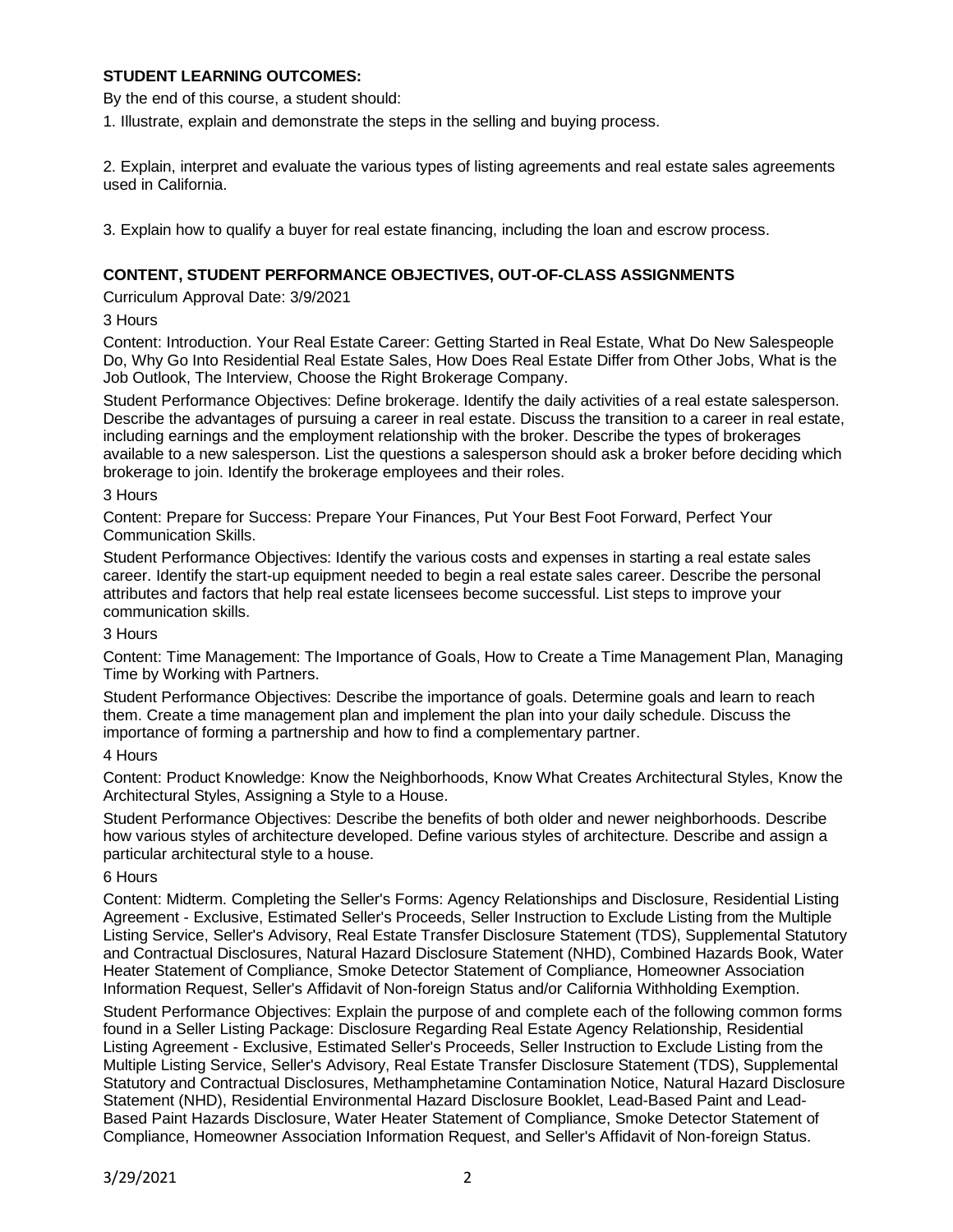# 3 Hours

Content: Completing the Buyer's Forms: Disclosing the Agency Relationship, California Residential Purchase Agreement and Joint Escrow Instructions, Estimated Buyer's Closing Costs, Buyer's Inspection Advisory.

Student Performance Objectives: Explain the purpose of and complete each of the following Buyer's Forms: Disclosure Regarding Real Estate Agency Relationship, Disclosure and Consent for Representation of More Than One Buyer or Seller, California Residential Purchase Agreement and Joint Escrow Instructions, Estimated Buyer's Costs, and The Buyer's Inspection Advisory.

### 5 Hours

Content: Midterm. How Will You Get Your Business: Who Are Likely Prospects, Qualify the Prospect, Prospecting Activities.

Student Performance Objectives: Identify qualified prospects. Describe common prospecting activities used by real estate sales associates. Define farming. Describe how to generate referrals.

### 3 Hours

Content: Marketing: Marketing, Advertising.

Student Performance Objectives: Describe the difference between personal marketing and property marketing. Create a personal marketing plan. Create a property marketing plan. Describe techniques that salespeople can use to market any type of property. Describe advertising guidelines that must be followed by real estate salespeople and brokers. Identify two possible consequences of false or misleading advertising.

### 3 Hours

Content: The Listing Presentation: Preparing for the Listing Appointment, The Listing Presentation, Top Reasons Homes Fail to Sell, NAR Code of Ethics - Listings.

Student Performance Objectives: Describe what a listing appointment accomplishes. Define a Competitive Market Analysis (CMA). Describe the reasons for using CMA when setting the price with a seller. Describe the proper procedure for taking a listing.

### 4 Hours

Content: Servicing the Listing: Servicing the Listing, Steps in Servicing the Listing, Holding a Successful Open House.

Student Performance Objectives: Discuss the main steps to servicing the listing. Describe why a salesperson uses an MLS, lock boxes, and "For Sale" signs. Define "Staging a Home". List and define the tools to successfully market the listing. Describe the who, what, where, when, why, and how of open houses. Describe search efforts for the buyers' dream home.

# 3 Hours

Content: Working with Buyers: Buyer Representation, Prospecting for Buyers, Qualifying Buyers, Showing Properties, Buying Signs, Ask for the Sale, Due Diligence and Disclosure.

Student Performance Objectives: Describe the characteristics of today's home-buyers. Describe how the Internet has influenced today's home-buyers. Identify the different types of buyer representation. List important questions to ask a prospect before showing properties to them. Describe why salespeople should view objections as a positive aspect of the sales process.

#### 3 Hours

Content: Writing and Presenting an Offer: Writing the Offer, Presenting the Offer, Counteroffers, After Acceptance.

Student Performance Objectives: Define deposit receipts. Describe the main clauses in the deposit receipt. Identify the important information a salesperson should gather prior to filling out the offer to purchase. List the items a salesperson should bring when presenting an offer. Describe why a salesperson should present an offer in person. Describe how a salesperson can effectively handle counteroffers.

#### 3 Hours

Content: Financing the Purchase: Fundamentals of Real Estate Finance, The Loan Process, What if a Loan is Denied.

Student Performance Objectives: Describe financing fundamentals such as principal, interest rate, term, and amortization. Identify the requirements for a valid promissory note. List five different types of repayment plans. Define a deed of trust. Describe the difference between conventional and government-backed loans. Describe the steps involved in the loan process.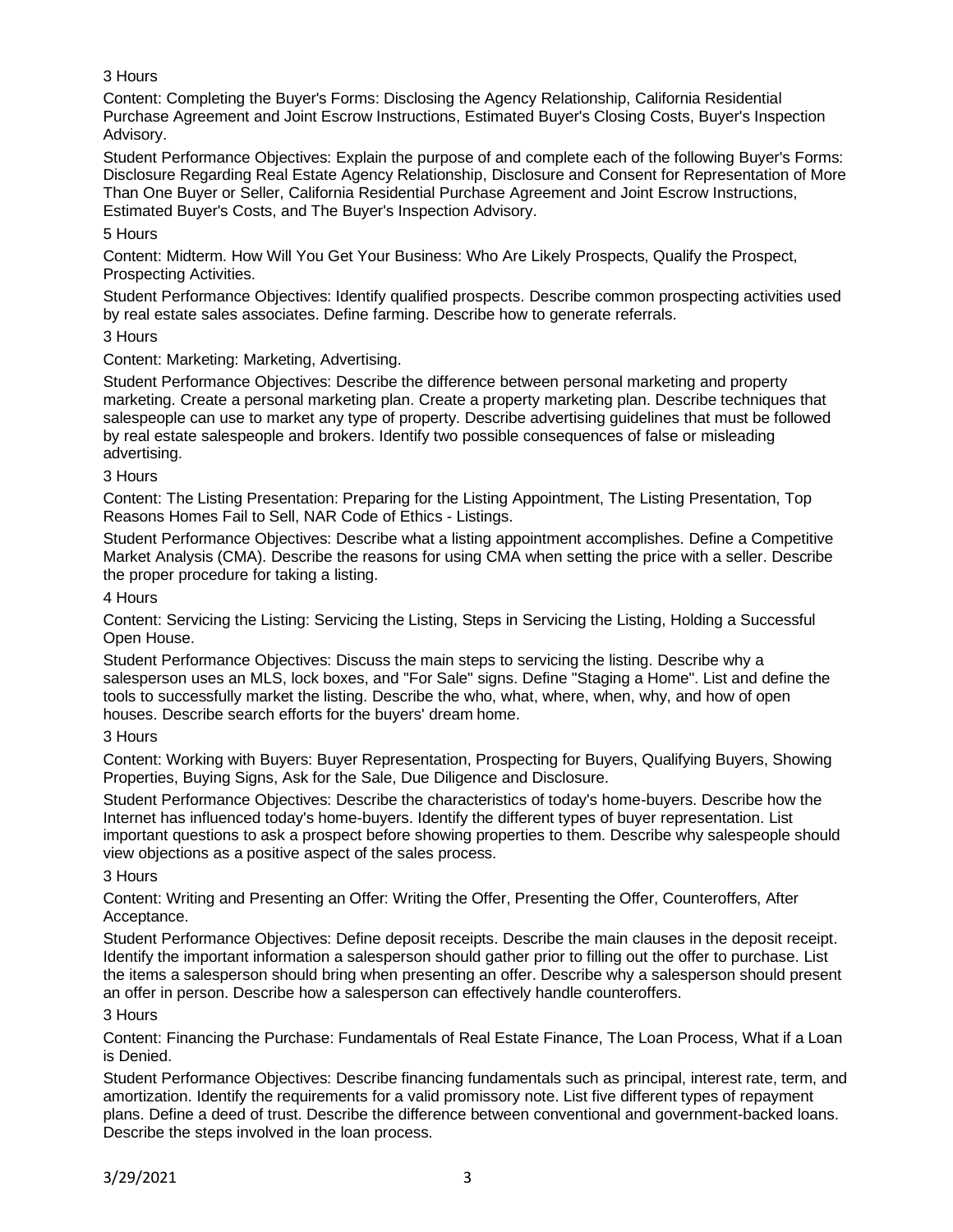# 3 Hours

Content: From Acceptance to Close: Opening Escrow, Who Does What During Escrow.

Student Performance Objectives: Describe the basic requirements for a valid escrow. Discuss the role escrow instructions play in a real estate transaction. Describe what each party involved in a real estate transaction does during escrow. Explain the significance of the preliminary title report. Name three reports an escrow holder accepts during the escrow period. Explain how common real estate contingencies affect buyers and sellers. List the common closing costs involved in escrow.

### 3 Hours

Content: Putting it all Together: Working with Sellers, Working with Buyers, Required Transaction Documents, Required Disclosures. Review for Final Exam.

Student Performance Objectives: Describe how to prepare for a listing appointment. Describe the steps involved in a listing presentation. Identify ways sales associates can effectively service listings. List the ways sales associates can learn of a buyer's wants, needs, and affordability. Describe the items a sales associate should cover with a buyer before writing and submitting an offer. Describe the items a sales associate should cover to effectively handle offers and counteroffers. List the ways sales associates can service buyers and sellers before and after a transaction closes. List the required transactional documents and disclosures involved in residential real estate sales.

2 Hours

FINAL EXAM

# **METHODS OF INSTRUCTION:**

lecture, discussion, small group activity, collaborative learning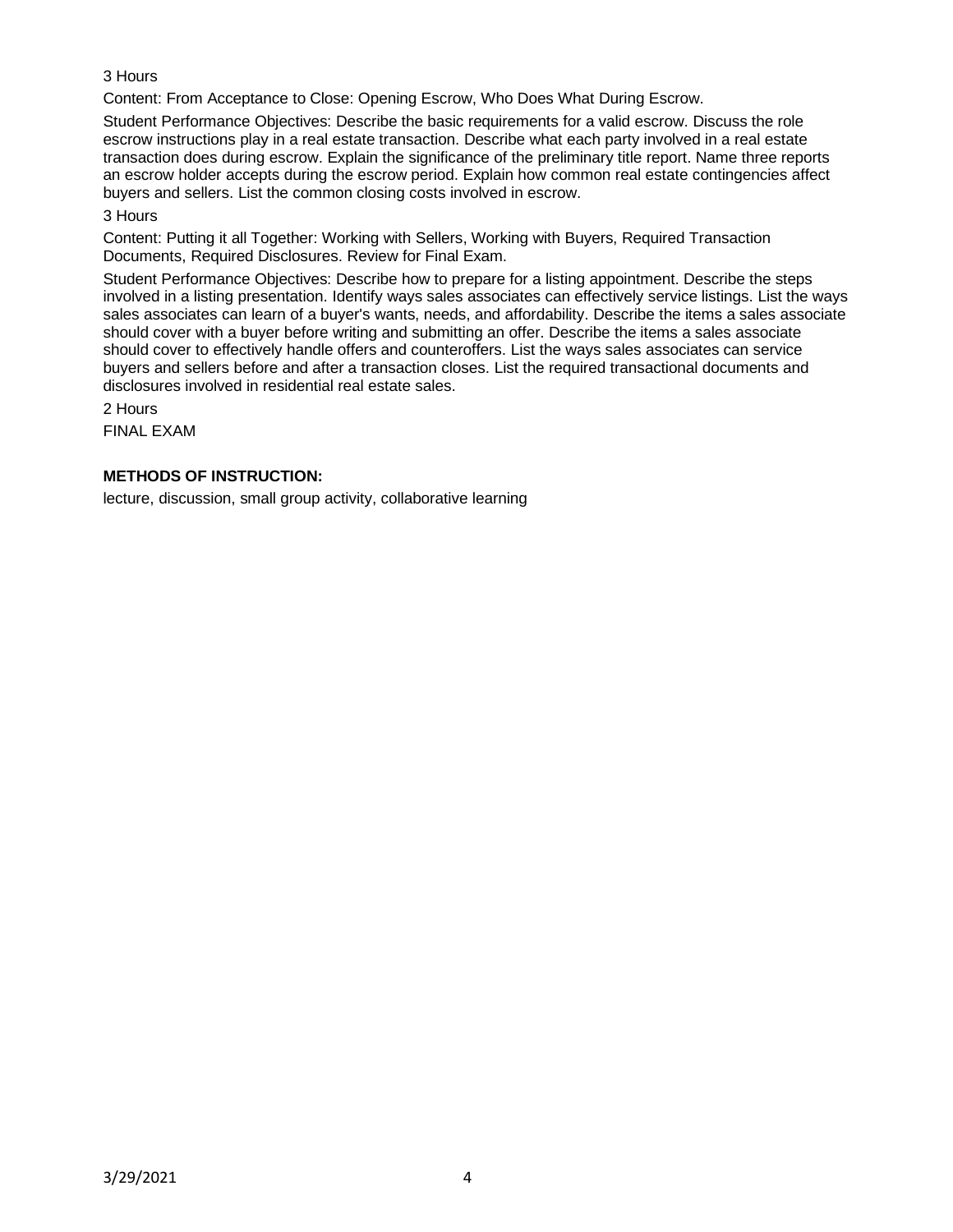# **OUT OF CLASS ASSIGNMENTS:**

Required Outside Hours: 48

Assignment Description:

Read related chapter in the textbook and complete review questions quiz.

Required Outside Hours: 43

Assignment Description:

Homework: Visit two different brokerage company's and interview at least one employee in each company. Develop a list of personal attributes and factors that help real estate licensees become successful and come to class prepared to discuss them. Take the "Listening Quiz". Develop a time management plan and explain how you will implement that plan. Come to class prepared to discuss various architectural information; including house types, house shapes, roof lines, windows, doors, wall material, and house styles. Use the information in the assigned case study to complete the typical seller's forms covered in the chapter and come prepared to discuss the process in class. Use the information in the assigned case study to complete the typical buyer's forms covered in the chapter and come prepared to discuss the process in class. Develop a list of common prospecting activities used by real estate sales associates and come prepared to discuss those ideas in class. Develop a personal marketing plan which describes what you expect to accomplish and what you will do to reach your goals. OR Put together a property marketing plan which details a schedule of everything you will do to market a property. Attend at least two open houses by at least two different real estate agencies and appraise the success/failure of each one. Come prepared to discuss your visitations with the class. Research various Internet websites frequented by buyers. Complete a sample Contingency for Sale or Purchase of Other Property form and a sample Counter Offer form. Review the following forms and come prepared to discuss them in class: Servicing Your Listing During the Escrow Period and After the Escrow has Closed.

Required Outside Hours: 17

Assignment Description:

Study for quizzes, midterms, and final.

# **METHODS OF EVALUATION:**

Methods Of Evaluation Writing assignments Percent of total grade: 30.00 % Percent range of total grade: 20% to 40% Written Homework Problem-solving assignments Percent of total grade: 10.00 % Percent range of total grade: 10% to 30% Quizzes, Exams Objective examinations Percent of total grade: 60.00 % Percent range of total grade: 50% to 80% Multiple Choice, True/False, Matching Item

# **REPRESENTATIVE TEXTBOOKS:**

Sherry Shindler Price. California Real Estate Practice (7th Edition) Or other appropriate college level text.. Laguna Hills, CA: Allied Real Estate Schools,2017. ISBN: 0934772967 Reading Level of Text, Grade: 12th Verified by: MS Word